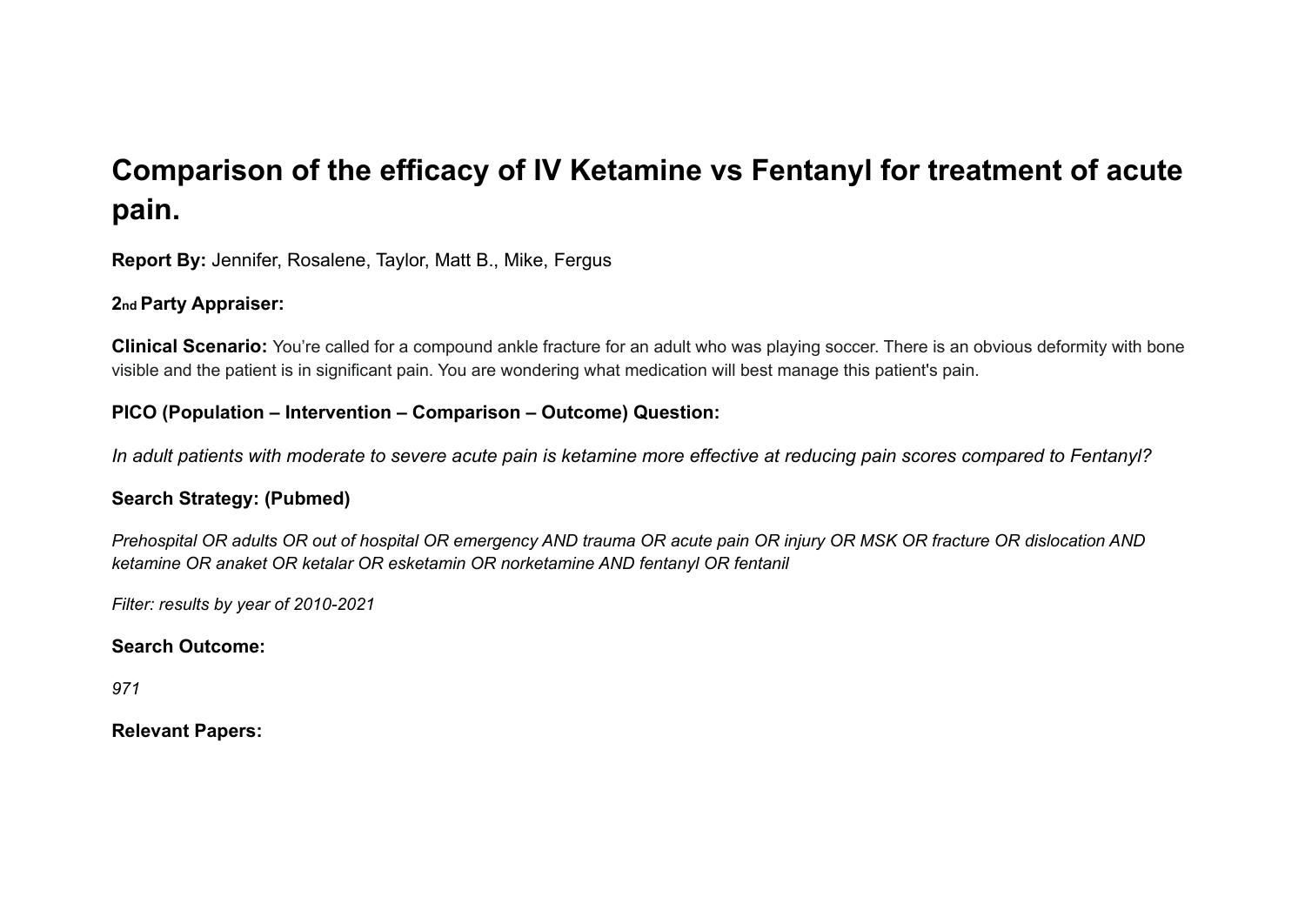| <b>AUTHOR, DATE</b>     | <b>POPULATION:</b><br><b>SAMPLE</b><br><b>CHARACTERISTICS</b>                                                                         | <b>DESIGN (LOE)</b>                             | <b>OUTCOMES</b>                                               | <b>RESULTS</b>                                                                                                                                                                                                   | <b>STRENGTHS/</b><br><b>WEAKNESSES</b>                                                                                                                                                                                                                                               |
|-------------------------|---------------------------------------------------------------------------------------------------------------------------------------|-------------------------------------------------|---------------------------------------------------------------|------------------------------------------------------------------------------------------------------------------------------------------------------------------------------------------------------------------|--------------------------------------------------------------------------------------------------------------------------------------------------------------------------------------------------------------------------------------------------------------------------------------|
| Bronsky et al. 2019     | 200 adults - propensity<br>matched analysis<br>yielded 79 per<br>treatment group                                                      | Retrospective<br>observational review<br>LOE II | Change in pain score                                          | Patients receiving<br>Ketamine IV<br>demonstrated<br>significantly larger<br>decrease in pain (9.6 to<br>4.2 numerical scale)<br>after treatment<br>compared to Fentanyl<br>IV. (9.6 to 7.2)<br>numerical scale) | <b>Strength: Matching</b><br>analysis created<br>comparable tx groups<br>- Pt only received one<br>form of analgesia<br>Weakness: Not a RCT,<br>no injury severity score                                                                                                             |
| Majidinejad et al, 2014 | 126 Patients included<br>(Age 18-55) with long<br>bone fractures                                                                      | Retrospective<br>Double Blind RCT<br>LOE I      | Effect of Ketamine on<br>pain relief                          | Patients receiving<br>Ketamine IV<br>demonstrated<br>significant decrease in<br>pain after treatment<br>$(2.7 + 1.8; P < 0.0001)$                                                                                | <b>Strengths: Double</b><br>blind<br>Randomized control<br>trial<br><b>Weaknesses: Short</b><br>follow up period of<br>patients.<br>Absence of placebo<br>group due to ethical<br>considerations.<br>Different administration<br>routes should be<br>evaluated for further<br>study. |
| Friesgaard, K. 2015     | Pre-hospital medical<br>charts from 2348 adults<br>treated with<br>intravenous fentanyl by<br>ambulance personnel<br>during a 6-month | Retrospective chart<br>review<br>LOE II         | Analgesia (Reduction in<br>Pain Score)<br>NRS Reduction of >2 | NRS Before Tx: 8<br>NRS After Tx: 4<br><b>NRS Reduction:</b><br>(Average) 3<br>79.3% of patients had                                                                                                             | <b>Strengths: Chart</b><br>Review allows for lots<br>of data to quickly be<br>found<br>Shorter and cheaper<br>than RCT                                                                                                                                                               |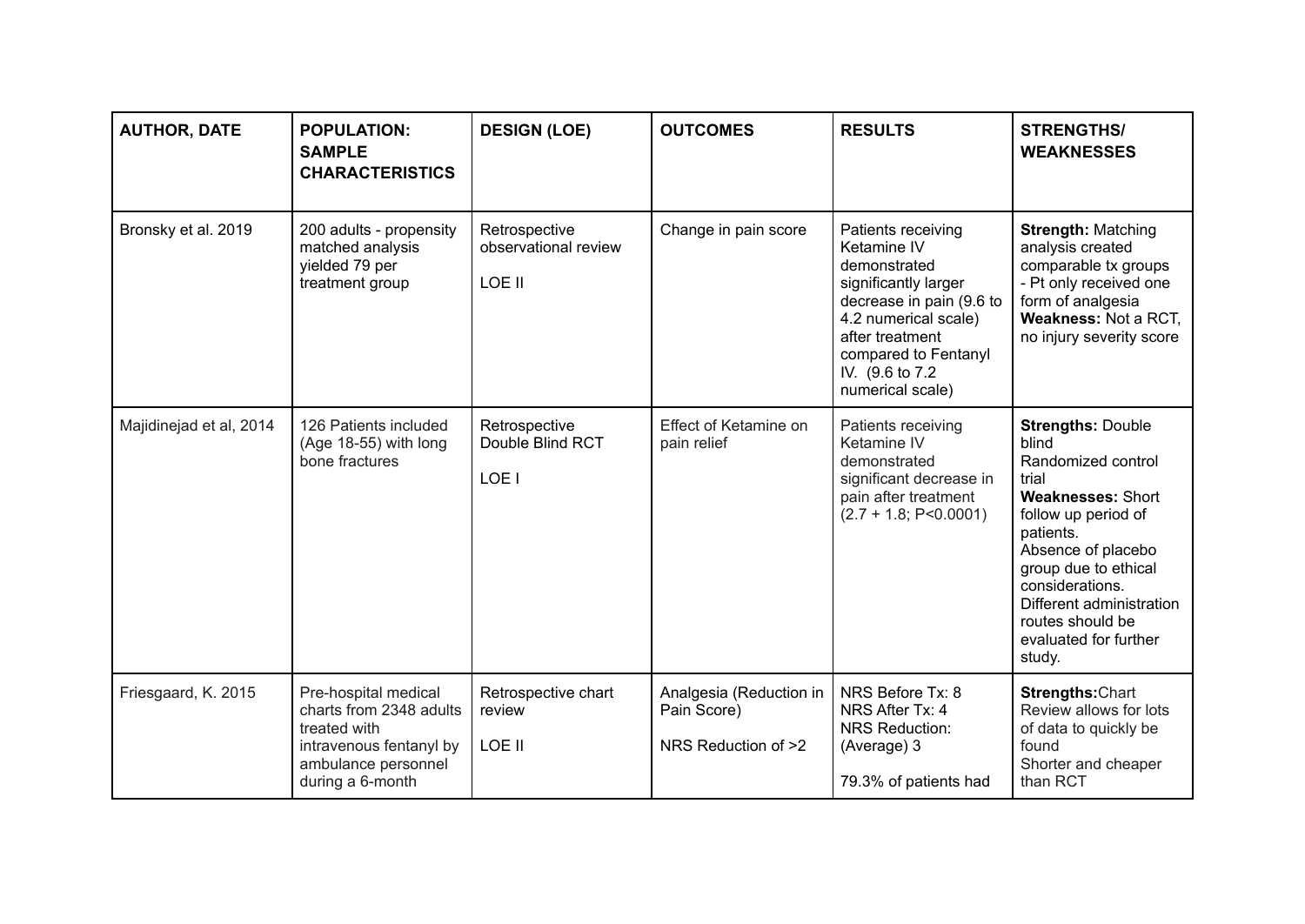| period were reviewed.<br>over 2 point reduction<br>All patients received<br>in NRS<br>the same dose of<br>fentanyl /kg<br>Weaknesses: Undocu<br>mented Tx or<br>demographics can<br>skew<br>generalizability.Study<br>lacked variables such<br>as injury severity score<br>or injury region that<br>would have otherwise<br>been available from a<br>trauma registry and<br>allowed for a more<br>in-depth and complete<br>analysis.<br>Future research should<br>focus on employing<br>blinded, truly<br>randomized designs<br>with in-depth collection<br>of adverse event data<br>encompassing a<br>greater number of<br>prehospital systems to<br>better generalize our<br>results for prehospital<br>pain management.<br>Some patients may<br>only have received one<br>dose of fentanyl due to<br>short transport times. |  |  |  |
|--------------------------------------------------------------------------------------------------------------------------------------------------------------------------------------------------------------------------------------------------------------------------------------------------------------------------------------------------------------------------------------------------------------------------------------------------------------------------------------------------------------------------------------------------------------------------------------------------------------------------------------------------------------------------------------------------------------------------------------------------------------------------------------------------------------------------------|--|--|--|
|                                                                                                                                                                                                                                                                                                                                                                                                                                                                                                                                                                                                                                                                                                                                                                                                                                |  |  |  |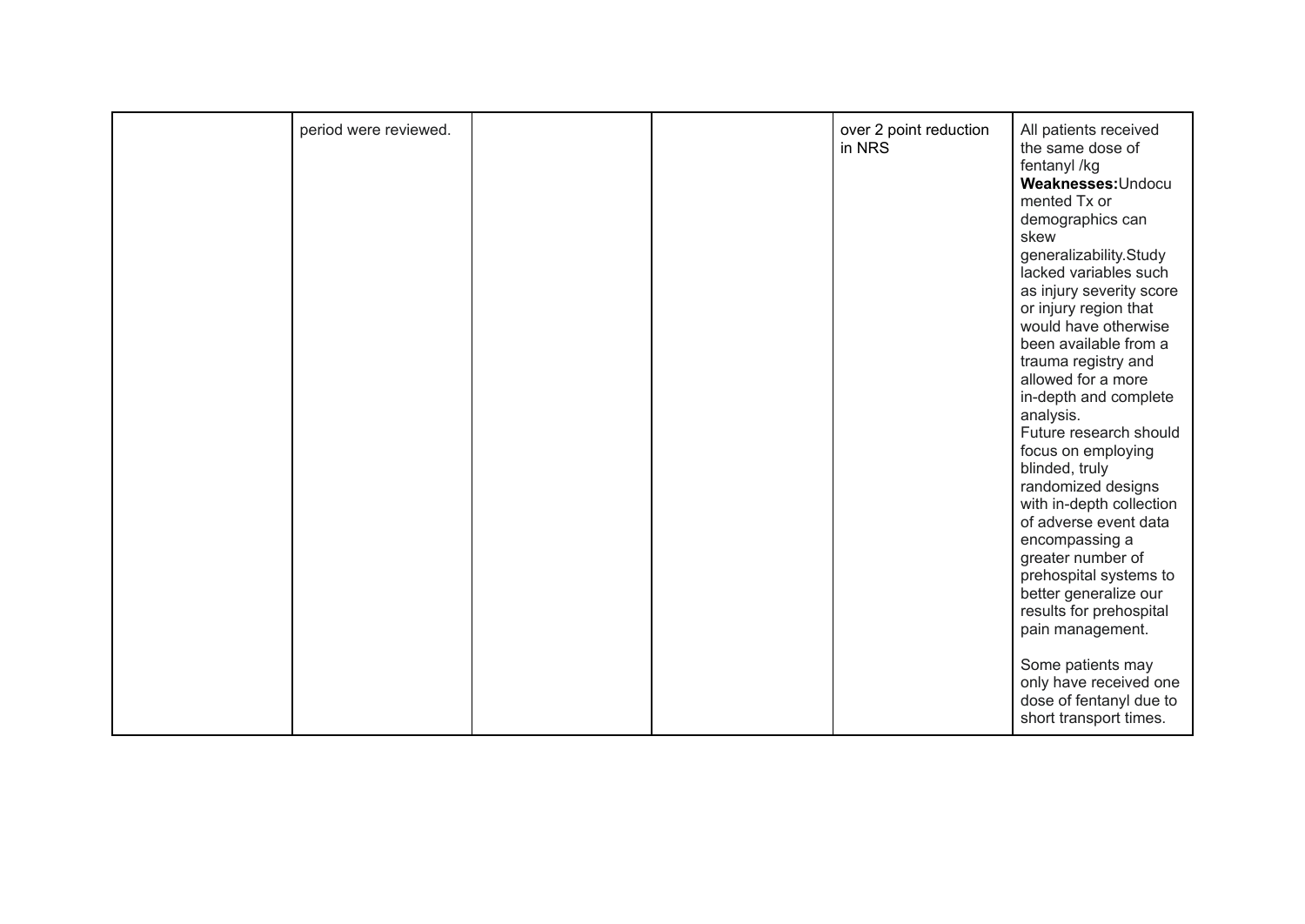**Comments:** There were surprisingly few studies comparing Ketamine and Fentanyl for analgesia. For this reason, search parameters had to be broadened. Due to this, studies comparing Ketamine and morphine for analgesia were also examined.

**Consider:** Studies show that there is lower risk of complications (ie respiratory depression) when using Ketamine as a first line analgesic. Also that Ketamine is comparable in reducing pain scale in comparison to opioids such as Morphine. For these reasons, we would consider advocating for a change in practice to consider Ketamine as a first line analgesic for pain.

**Clinical Bottom Line:** Both ketamine and fentanyl have been shown to be highly effective in reducing moderate to severe pain from acute injuries. Ketamine has significantly less risk of cardiovascular and respiratory compromise. Not only this but sub-dissociative dose ketamine has relatively minor adverse effects compared to a dissociative dose (emergence phenomenon) and should therefore be implemented in more patients requiring analgesia for moderate to severe pain.

#### **References:**

- Majidinejad, S., Esmailian, M., & Emadi, M. (2014). Comparison of Intravenous Ketamine with Morphine in Pain Relief of Long Bones Fractures: a Double Blind Randomized Clinical Trial. Emergency (Tehran, Iran), 2(2), 77–80.
- Bronsky, E. S., Koola, C., Orlando, A., Redmond, D., D'Huyvetter, C., Sieracki, H., Tanner, A., 2nd, Fowler, R., Mains, C., & Bar-Or, D. (2019). Intravenous Low-Dose Ketamine Provides Greater Pain Control Compared to Fentanyl in a Civilian Prehospital Trauma System: A Propensity Matched Analysis. Prehospital emergency care : official journal of the National Association of EMS Physicians and the National Association of State EMS Directors, 23(1), 1–8. <https://doi.org/10.1080/10903127.2018.1469704>
- Friesgaard, K. D., Nikolajsen, L., Giebner, M., Rasmussen, C. H., Riddervold, I. S., Kirkegaard, H., & Christensen, E. F. (2016). Efficacy and safety of intravenous fentanyl administered by ambulance personnel. *Acta anaesthesiologica Scandinavica*, *60*(4), 537–543. https://doi.org/10.1111/aas.12662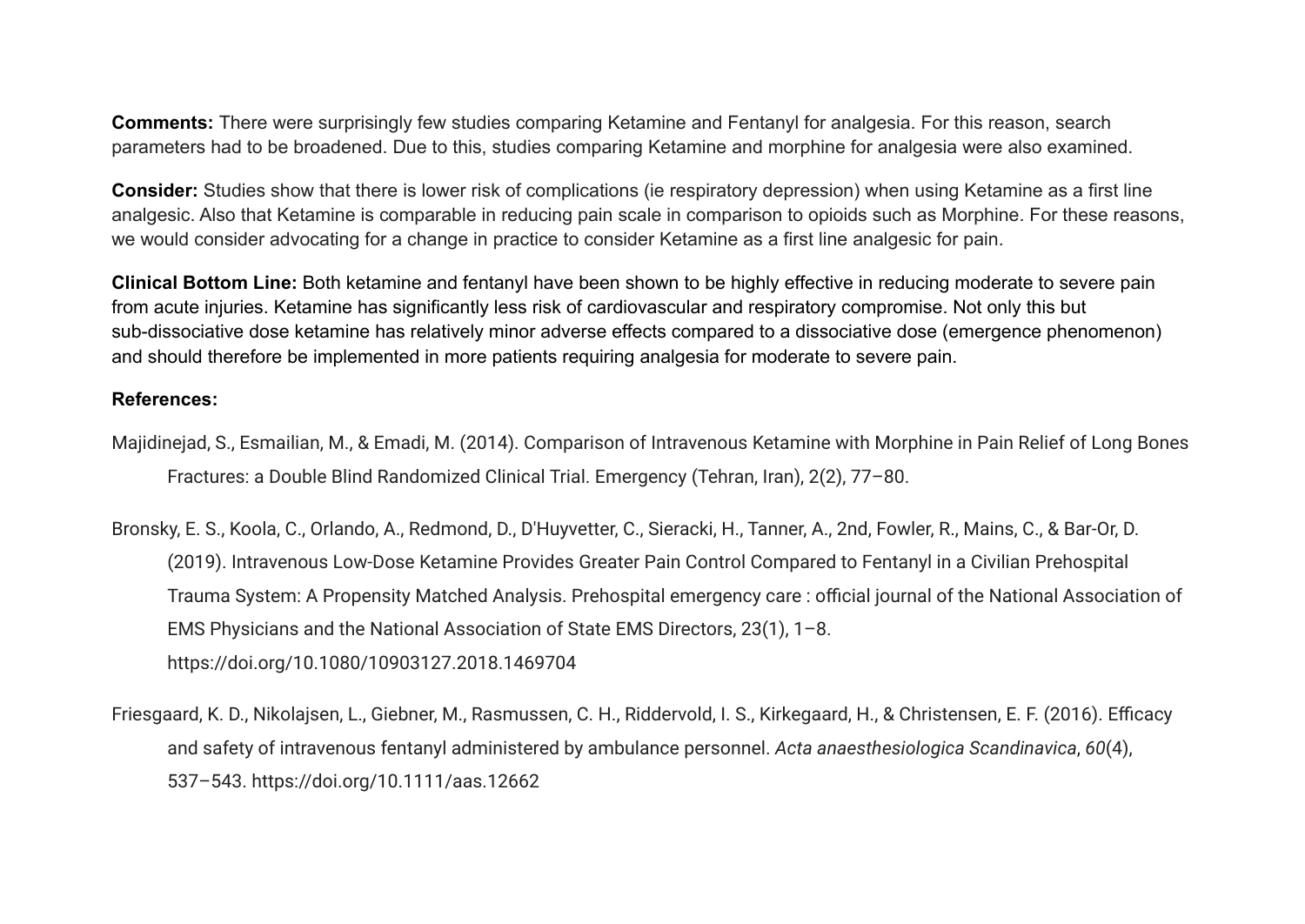# Paramedic – Evidence Based Medicine (P-EBP) Program

1. Article Summary Table:

**Article: (first author last name, year)**

**Bronsky et al, 2019**

**P (# pooled subjects, characteristics)**

**200 Patients in the initial study sample (Adults >18) Presenting with severe pain (Pain scale 7-10)**

**I (intervention details)**

**Low dose IV Ketamine (0.3mg/kg q. 20 min as needed) maximum 3 doses**

C (comparison details) Fentanyl IV (2mcg/kg bolus over 1-2 mins) additional dose every 10 minutes as needed

O (outcome measures) Primary Outcome: Change in Pain score, Secondary Outcome: Change in vital signs and GCS after treatment

2.Study design used?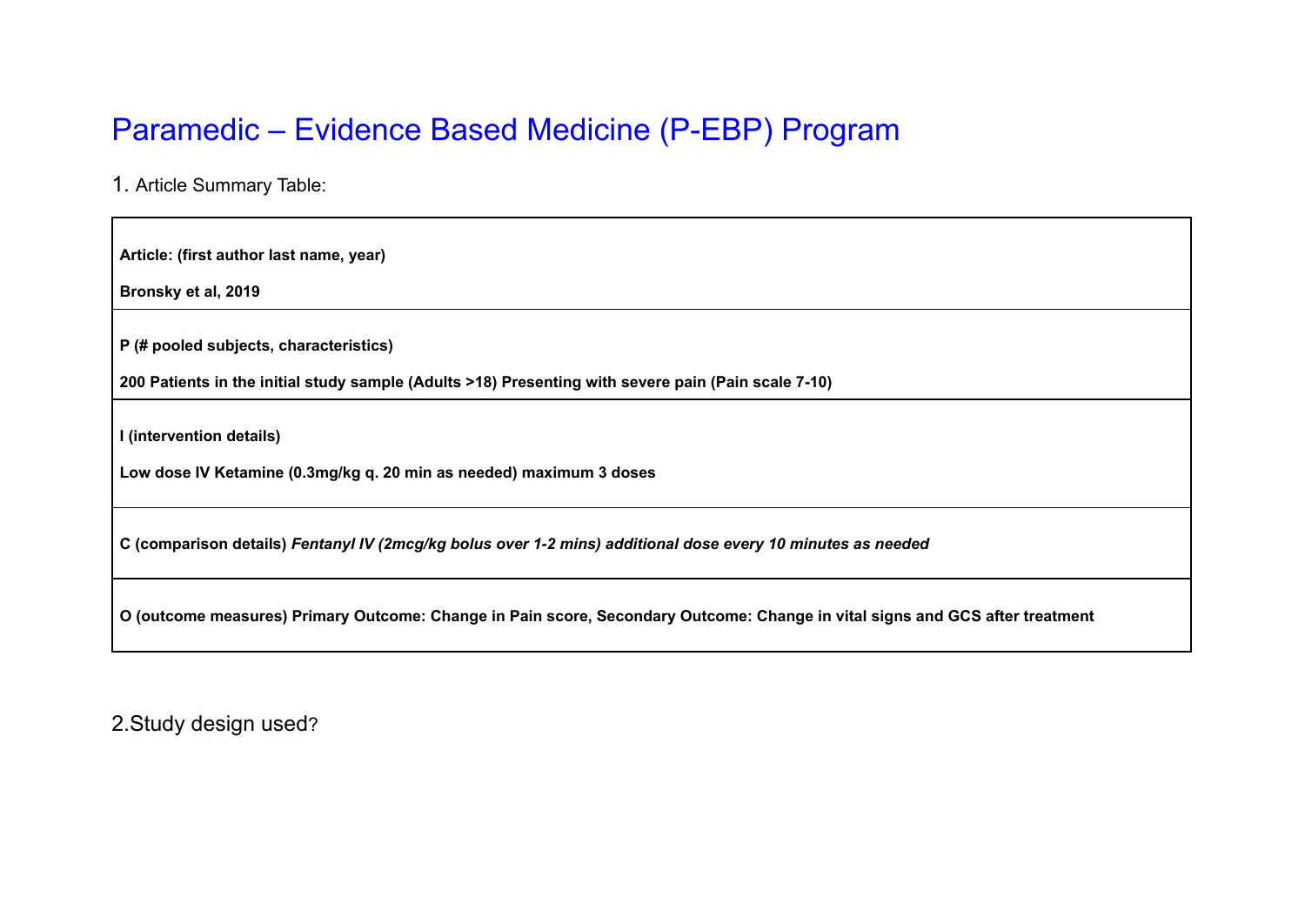| PROSPECTIVE STUDY (looking forward in time)                           | <b>NO</b>  |
|-----------------------------------------------------------------------|------------|
| RETROSPECTIVE STUDY (looking back in time)                            | <b>YES</b> |
| HAS A CONTROL GROUP?<br>(study compares 2 or more groups of subjects) | Yes        |

3. Was the article *VALID*? Key questions for therapy articles:.

| <b>QUESTION</b>                                                                                                               | <b>NOTES</b>            |
|-------------------------------------------------------------------------------------------------------------------------------|-------------------------|
| 1. Were patients randomized?                                                                                                  | No                      |
| 2. Were patients in the treatment & control groups similar?<br>(Look for a Table of Characteristics usually called "Table 1") | Yes - Matching Analysis |

4. Outcomes & Results Table" Each outcome in the article's PICO should have results reported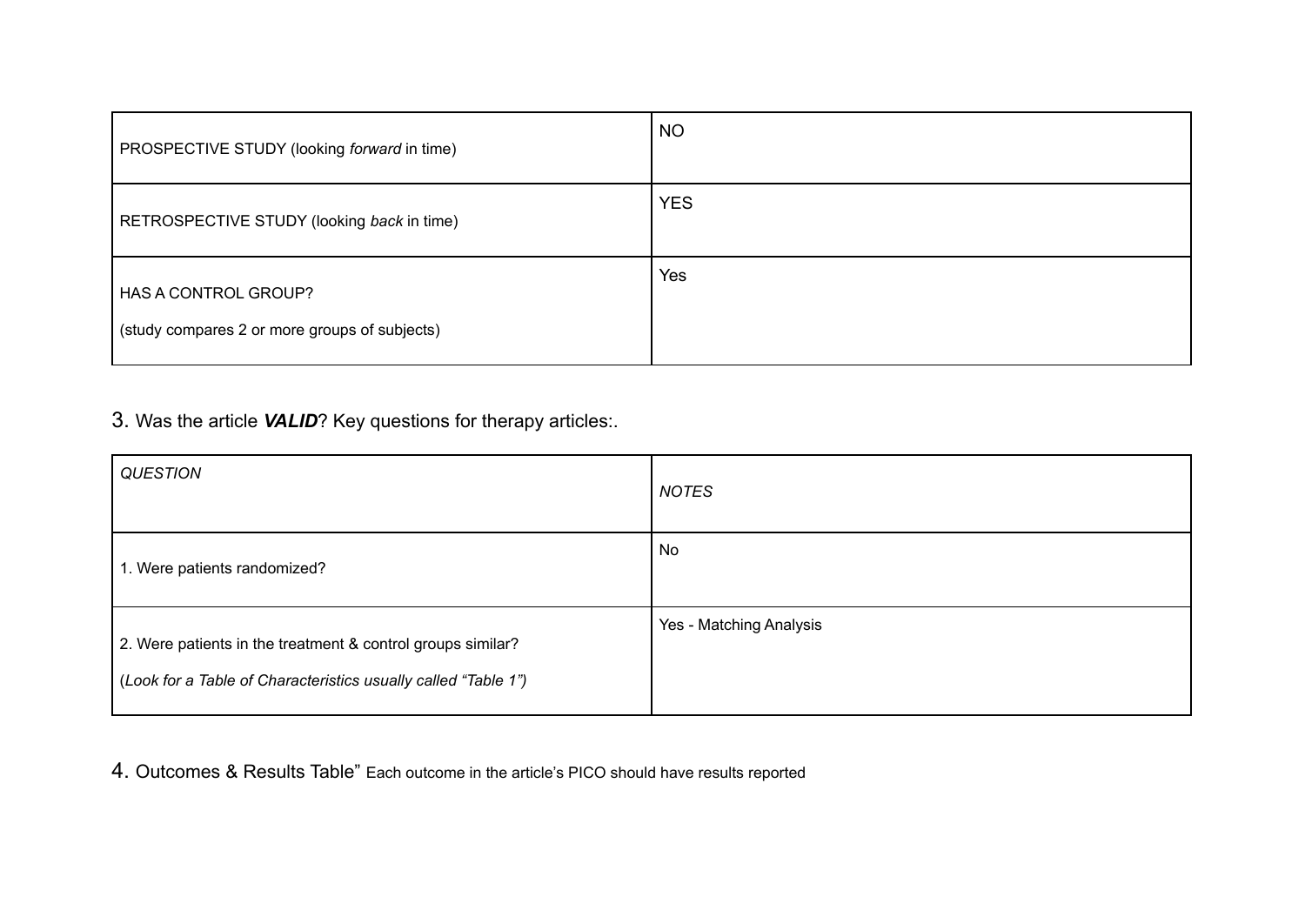| <b>OUTCOMES</b> (What the author was looking for) | <b>RESULTS</b> (What the author found, numbers/data)                                                                                                                                                                                                                               |
|---------------------------------------------------|------------------------------------------------------------------------------------------------------------------------------------------------------------------------------------------------------------------------------------------------------------------------------------|
| Analgesia (Reduction in Pain Score)               | Patients receiving Ketamine IV demonstrated a significantly larger decrease<br>in pain (9.6 to 4.2 numerical scale) after treatment compared to Fentanyl IV.<br>(9.6 to 7.2 numerical scale). 25% of Fentanyl IV patients experienced zero<br>change in pain score. P-value <0.001 |
| Changes to vital signs and GCS                    | No significant changes to vital signs in either group                                                                                                                                                                                                                              |
|                                                   |                                                                                                                                                                                                                                                                                    |

# 5. Weaknesses & Strengths

| <b>STRENGTHS</b>                                                                                        | <b>WEAKNESSES</b>                                                                                                                                                                                  |
|---------------------------------------------------------------------------------------------------------|----------------------------------------------------------------------------------------------------------------------------------------------------------------------------------------------------|
| Matching Analysis increases comparability between Tx groups. Gets rid of<br>outliers that skew results. | Propensity matched analysis within a retrospective cohort does not provide<br>as strong empirical evidence as an RCT                                                                               |
| Secondary Outcomes like vital signs increase knowledge                                                  | Study lacked variables such as injury severity score or injury region that<br>would have otherwise been available from a trauma registry and allowed for<br>a more in-depth and complete analysis. |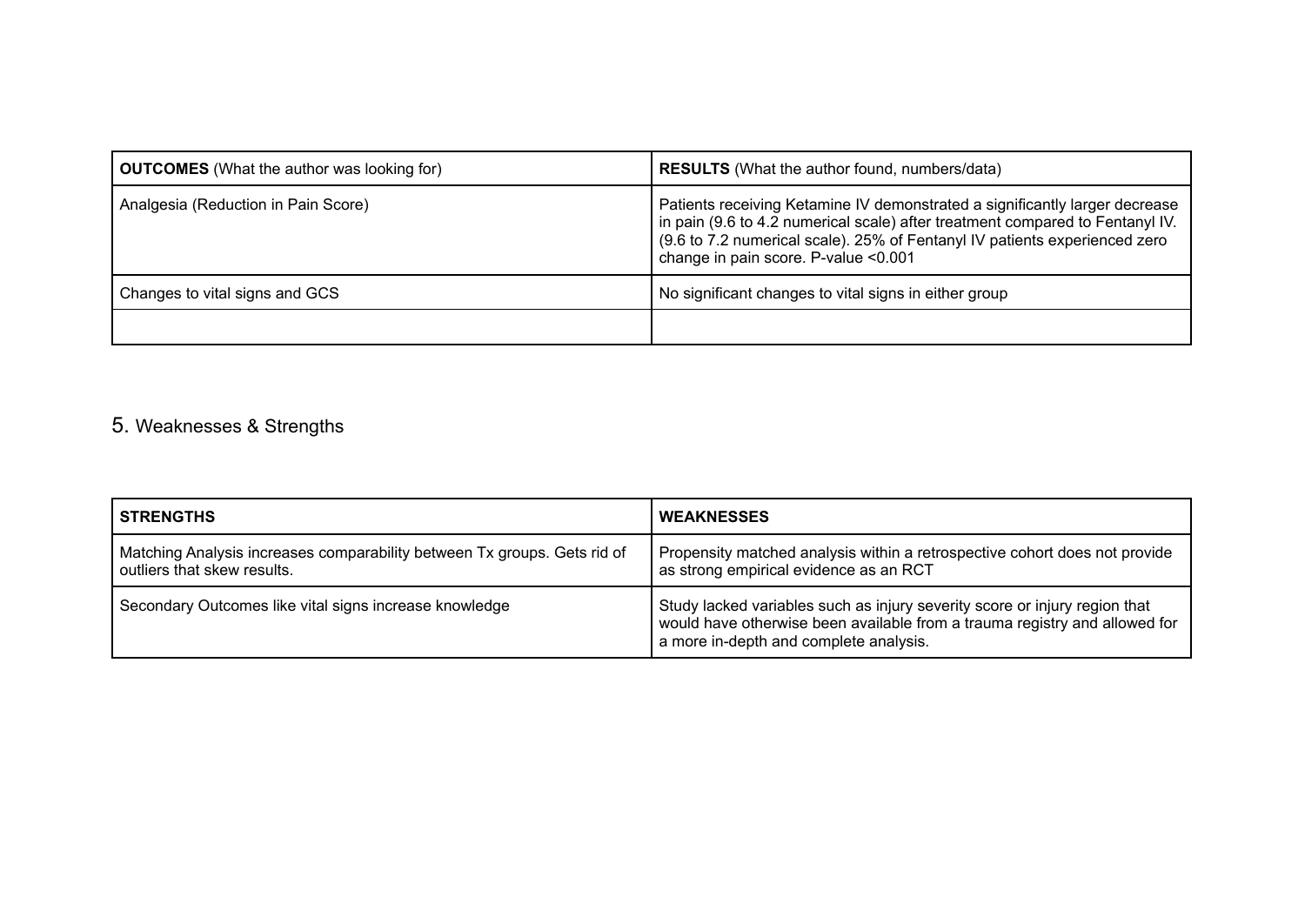| Pt's only received fentanyl or ketamine as an analgesic. Many other       | Future research should focus on employing blinded, truly randomized                        |
|---------------------------------------------------------------------------|--------------------------------------------------------------------------------------------|
| analgesic comparison studies have mixed analgesics per patient and this   | designs with in-depth collection of adverse event data encompassing a                      |
| can confound results. (Ex. tylenol + hydromorphone, or morphine and later | greater number of prehospital systems to better generalize our results for                 |
| fentanyl)                                                                 | prehospital pain management.                                                               |
|                                                                           | Some patients may only have received one dose of fentanyl due to short<br>transport times. |

#### 6. Assign a **Level of Evidence** to the article. Check One:

| Level I          | Evidence obtained from adequately powered properly designed randomized controlled trials (RCTs) on live human participants, or systematic<br>reviews or meta-analysis with only RCTs. No pilot studies are to be included here.                                                                                                                      |
|------------------|------------------------------------------------------------------------------------------------------------------------------------------------------------------------------------------------------------------------------------------------------------------------------------------------------------------------------------------------------|
| <b>Level II</b>  | Evidence obtained from adequately powered non-randomized studies with a comparison group of live human participants, or systematic<br>reviews/meta-analyses of non-randomized studies with a comparison group. Prospective or retrospective registry-type studies in which<br>comparisons are made; cohort and case control studies are included her |
| <b>Level III</b> | Evidence from studies with no randomization and no comparison group, simulation/manikin studies and animal studies. Pilot studies are listed<br>here.                                                                                                                                                                                                |

7. Assign a **Direction of Evidence** to the article. Check One: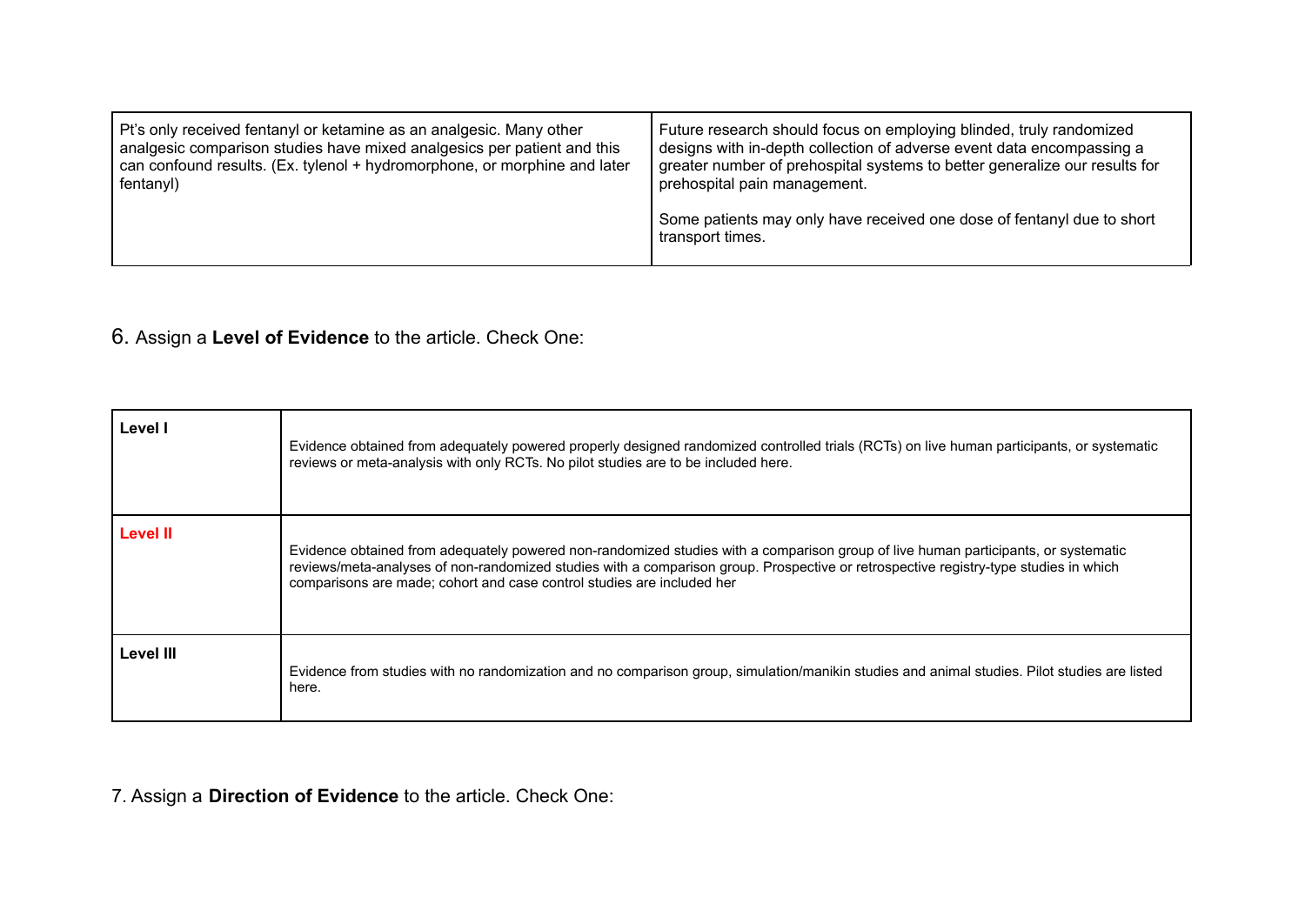| <b>Green</b> | The results of this study are supportive for the use of this intervention                                                |
|--------------|--------------------------------------------------------------------------------------------------------------------------|
| Yellow       | The results of this study are neutral for the use of this intervention                                                   |
| <b>Red</b>   | The results of this study oppose the use of this intervention. The results demonstrate harm or caused a negative impact. |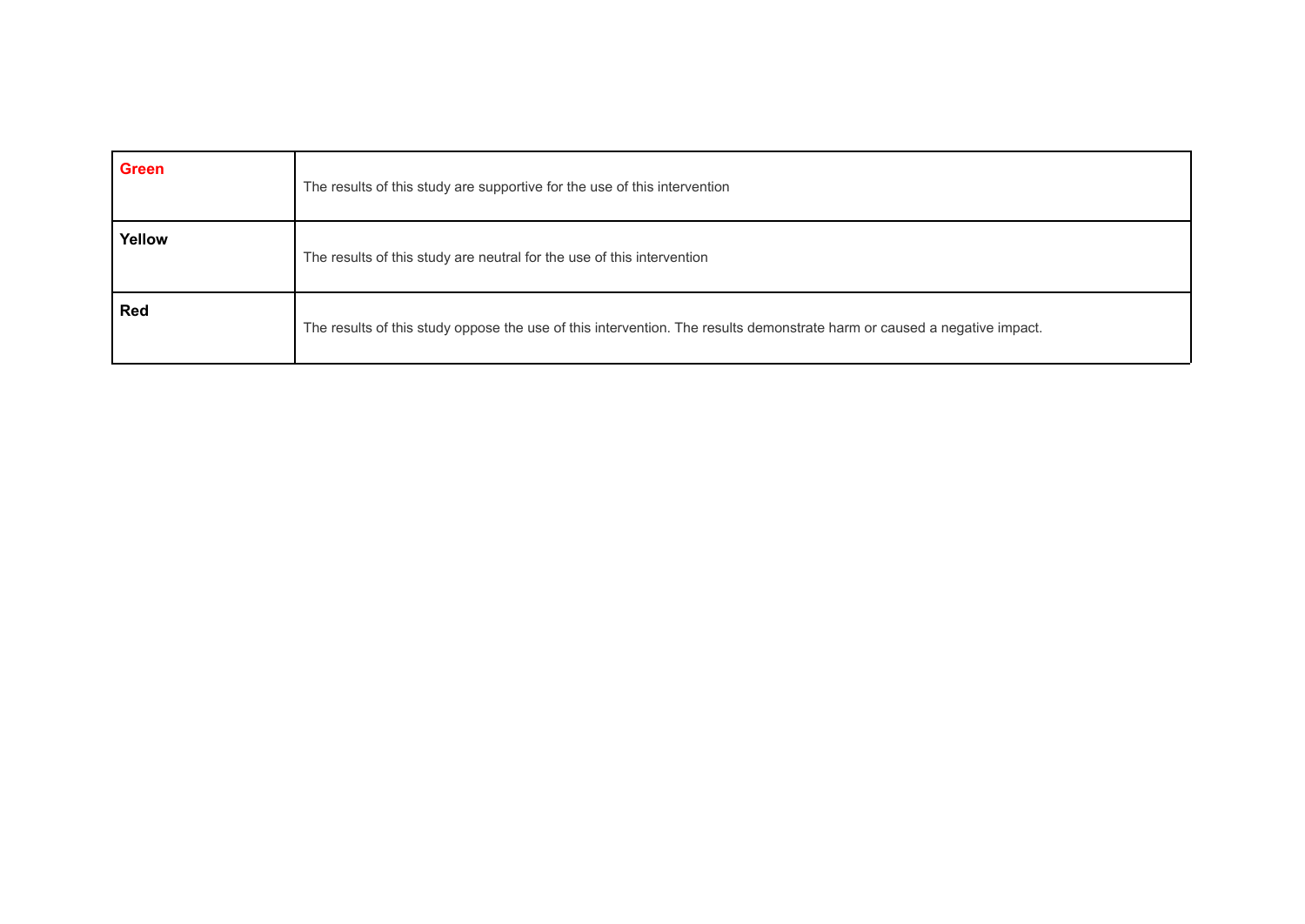# **Comparison of Intravenous Ketamine with Morphine in Pain Relief of Long Bones Fractures: a Double Bline Randomized Clinical Trial**

1. Article Summary Table:

| Article: (first author last name, year)                                                             |  |  |
|-----------------------------------------------------------------------------------------------------|--|--|
| Majidinejad et al, 2014                                                                             |  |  |
| P (# pooled subjects, characteristics)                                                              |  |  |
| 126 Patients included (Age 18-55) with fractures of long bones and randomly divided into two groups |  |  |
| I (intervention details)                                                                            |  |  |
| IV Ketamine (0.5mg/kg)                                                                              |  |  |
| C (comparison details) IV Morphine (0.1mg/kg)                                                       |  |  |
| O (outcome measures) Primary Outcome: Effect of Ketamine in relieving pain                          |  |  |

2.Study design used?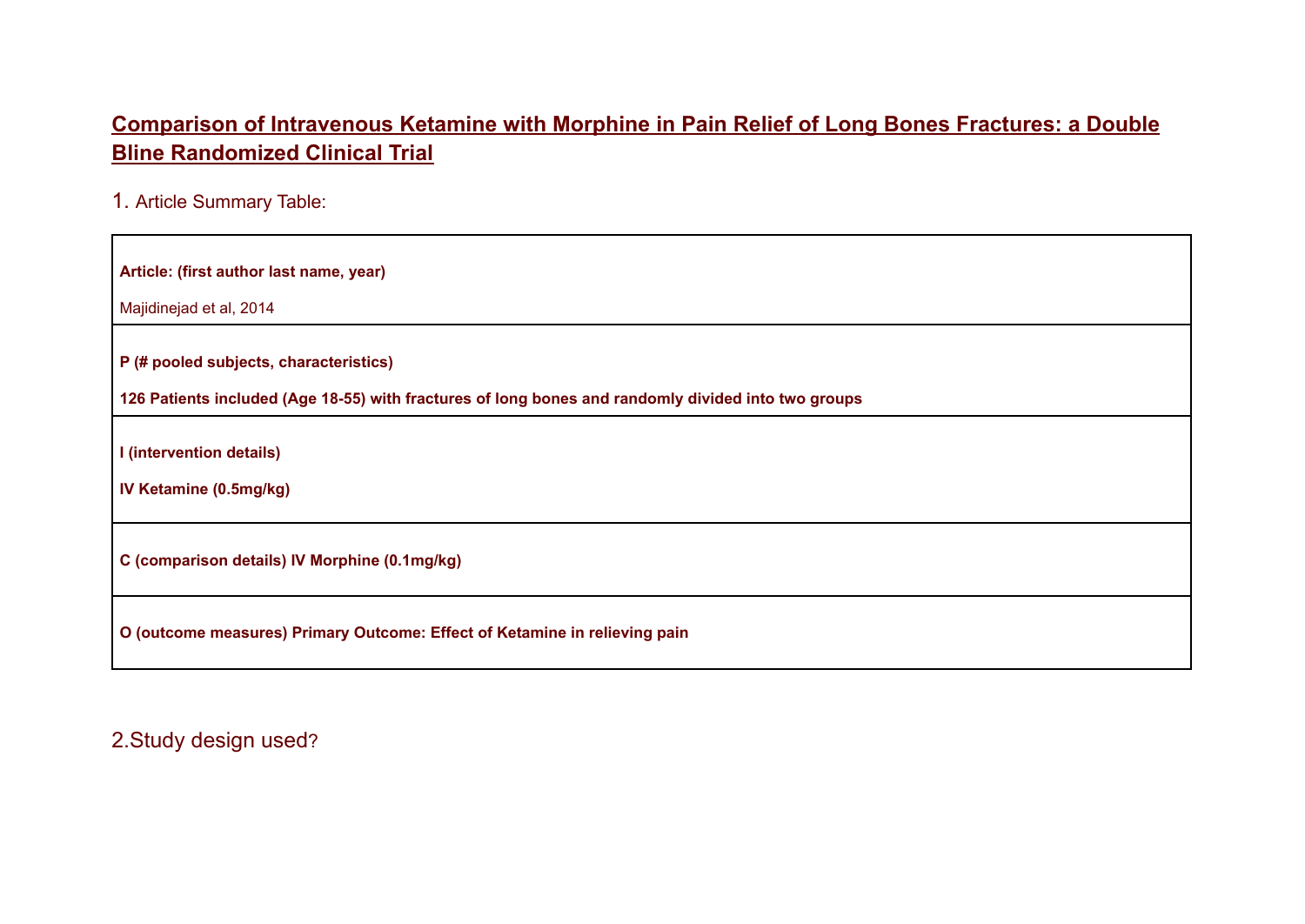| PROSPECTIVE STUDY (looking forward in time)                                  | <b>NO</b>  |
|------------------------------------------------------------------------------|------------|
| RETROSPECTIVE STUDY (looking back in time)                                   | <b>YES</b> |
| <b>HAS A CONTROL GROUP?</b><br>(study compares 2 or more groups of subjects) | <b>Yes</b> |

# 3. Was the article *VALID*? Key questions for therapy articles:.

| <b>QUESTION</b>                                                                                                               | <b>NOTES</b> |
|-------------------------------------------------------------------------------------------------------------------------------|--------------|
| 1. Were patients randomized?                                                                                                  | <b>YES</b>   |
| 2. Were patients in the treatment & control groups similar?<br>(Look for a Table of Characteristics usually called "Table 1") | <b>YES</b>   |

#### 4. Outcomes & Results Table" Each outcome in the article's PICO should have results reported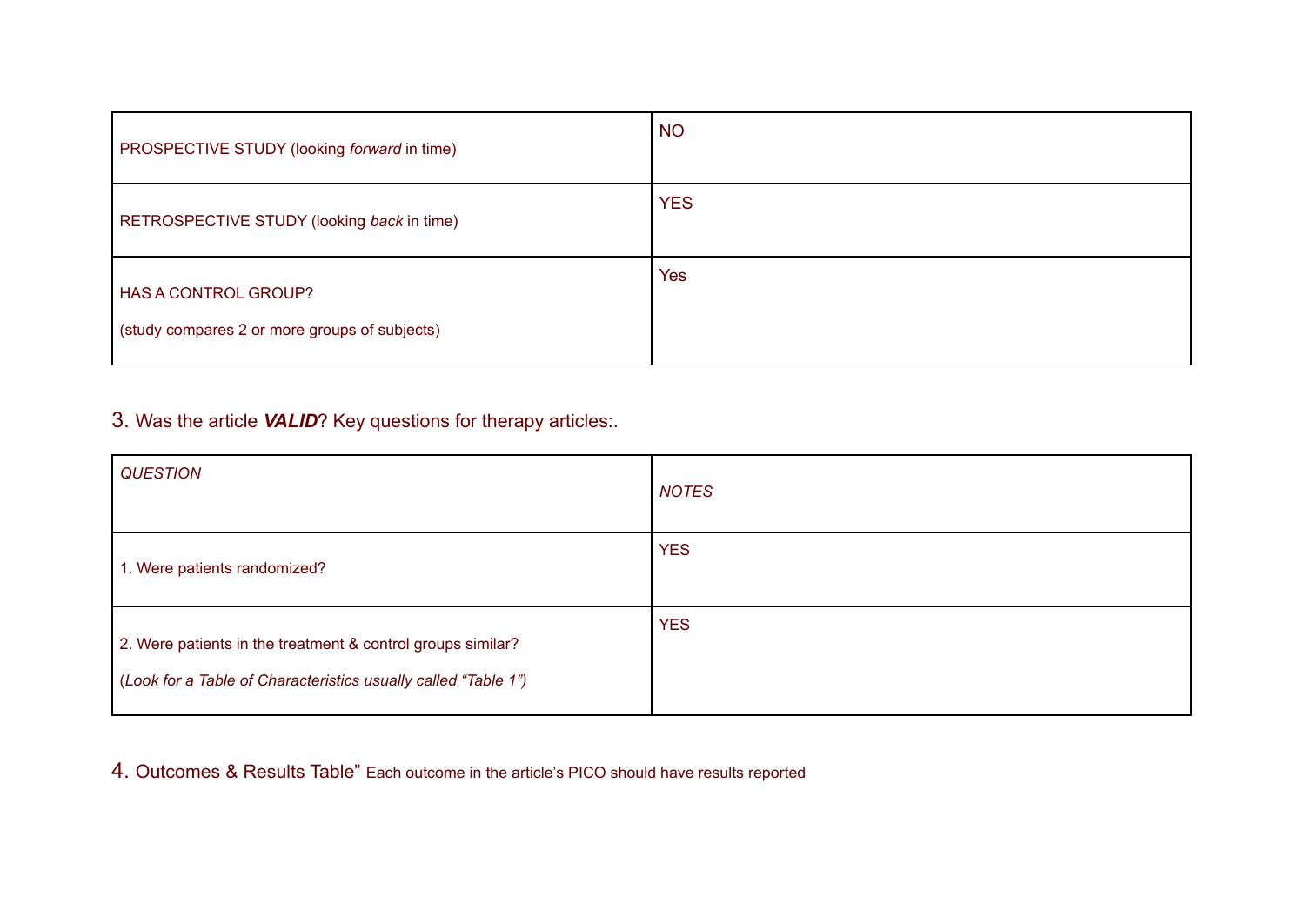| <b>OUTCOMES</b> (What the author was looking for)                | <b>RESULTS</b> (What the author found, numbers/data)                                                                                                                                                     |  |
|------------------------------------------------------------------|----------------------------------------------------------------------------------------------------------------------------------------------------------------------------------------------------------|--|
| After the rapeutic intervention, the pain severity significantly | Significant decreases in pain for both Ketamine (8.8 to 2.7 numerical scale)                                                                                                                             |  |
| decreased in ketamine $(2.7\pm1.8; P<0.0001)$                    | and Morphine (8.9 to 2.4 numerical scale).                                                                                                                                                               |  |
| The success rate of the treatment at 10-minute interval in those | No statistically significant difference between the two interventions                                                                                                                                    |  |
| receiving ketamine was 93.65%                                    | $(P=0.28)$ .                                                                                                                                                                                             |  |
|                                                                  | No complications with Morphine, but 9.5% of Ketamine patients experienced<br>emergency phenomenon. 6.3% of ketamine patients also required a rescue<br>dose due to short period of ketamine drug effect. |  |

# 5. Weaknesses & Strengths

| <b>STRENGTHS</b>                                                                                                      | <b>WEAKNESSES</b>                                                                                                                                 |
|-----------------------------------------------------------------------------------------------------------------------|---------------------------------------------------------------------------------------------------------------------------------------------------|
| Randomized control trial. Double blind.                                                                               | Short follow up period for patients. All patients were only evaluated for 10<br>minutes. Longer follow up periods recommended for future studies. |
| Ketamine used as sole intervention. Previous studies have primarily used<br>Ketamine in conjunction with other drugs. | Absence of placebo group. Not possible to withhold medical intervention<br>due to ethical considerations.                                         |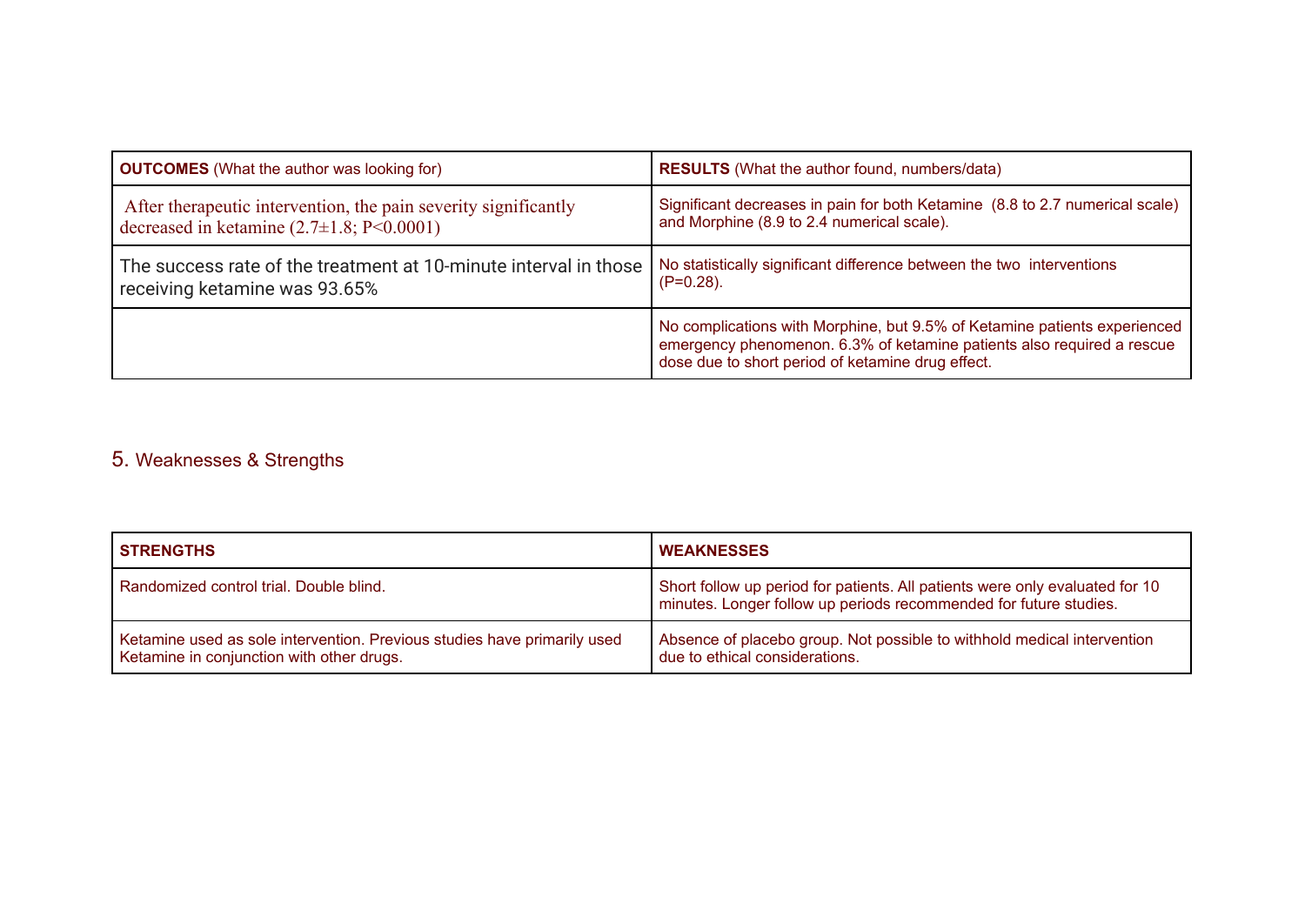| Single route of administration. Continuous use or infusions should be<br>considered for further studies. |
|----------------------------------------------------------------------------------------------------------|
|                                                                                                          |
|                                                                                                          |

# 6. Assign a **Level of Evidence** to the article. Check One:

| <b>Level I</b>   | Evidence obtained from adequately powered properly designed randomized controlled trials (RCTs) on live human participants, or systematic<br>reviews or meta-analysis with only RCTs. No pilot studies are to be included here.                                                                                                                      |
|------------------|------------------------------------------------------------------------------------------------------------------------------------------------------------------------------------------------------------------------------------------------------------------------------------------------------------------------------------------------------|
| <b>Level II</b>  | Evidence obtained from adequately powered non-randomized studies with a comparison group of live human participants, or systematic<br>reviews/meta-analyses of non-randomized studies with a comparison group. Prospective or retrospective registry-type studies in which<br>comparisons are made; cohort and case control studies are included her |
| <b>Level III</b> | Evidence from studies with no randomization and no comparison group, simulation/manikin studies and animal studies. Pilot studies are listed<br>here.                                                                                                                                                                                                |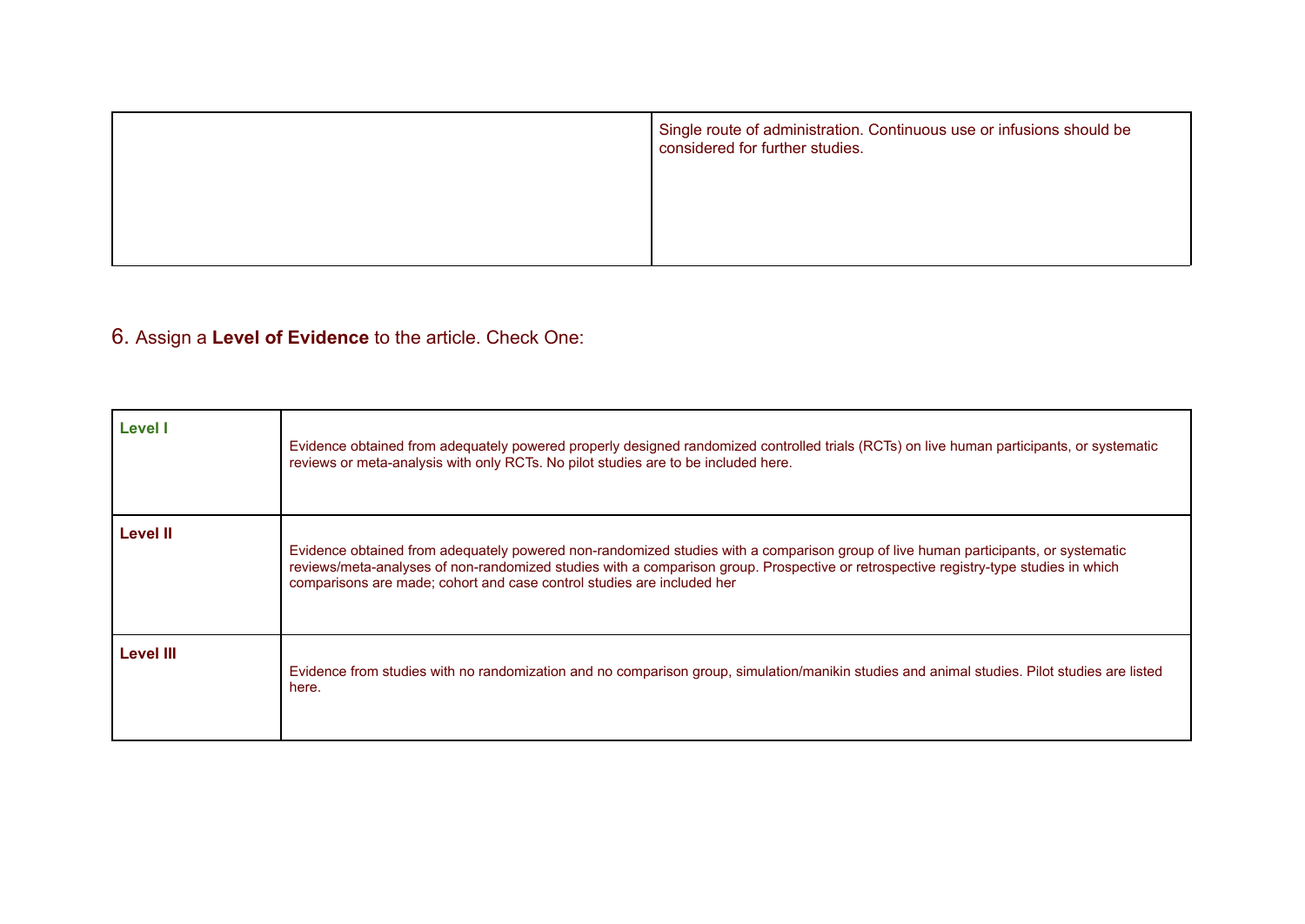7. Assign a **Direction of Evidence** to the article. Check One:

| <b>Green</b> | The results of this study are supportive for the use of this intervention                                                |
|--------------|--------------------------------------------------------------------------------------------------------------------------|
| Yellow       | The results of this study are neutral for the use of this intervention                                                   |
| <b>Red</b>   | The results of this study oppose the use of this intervention. The results demonstrate harm or caused a negative impact. |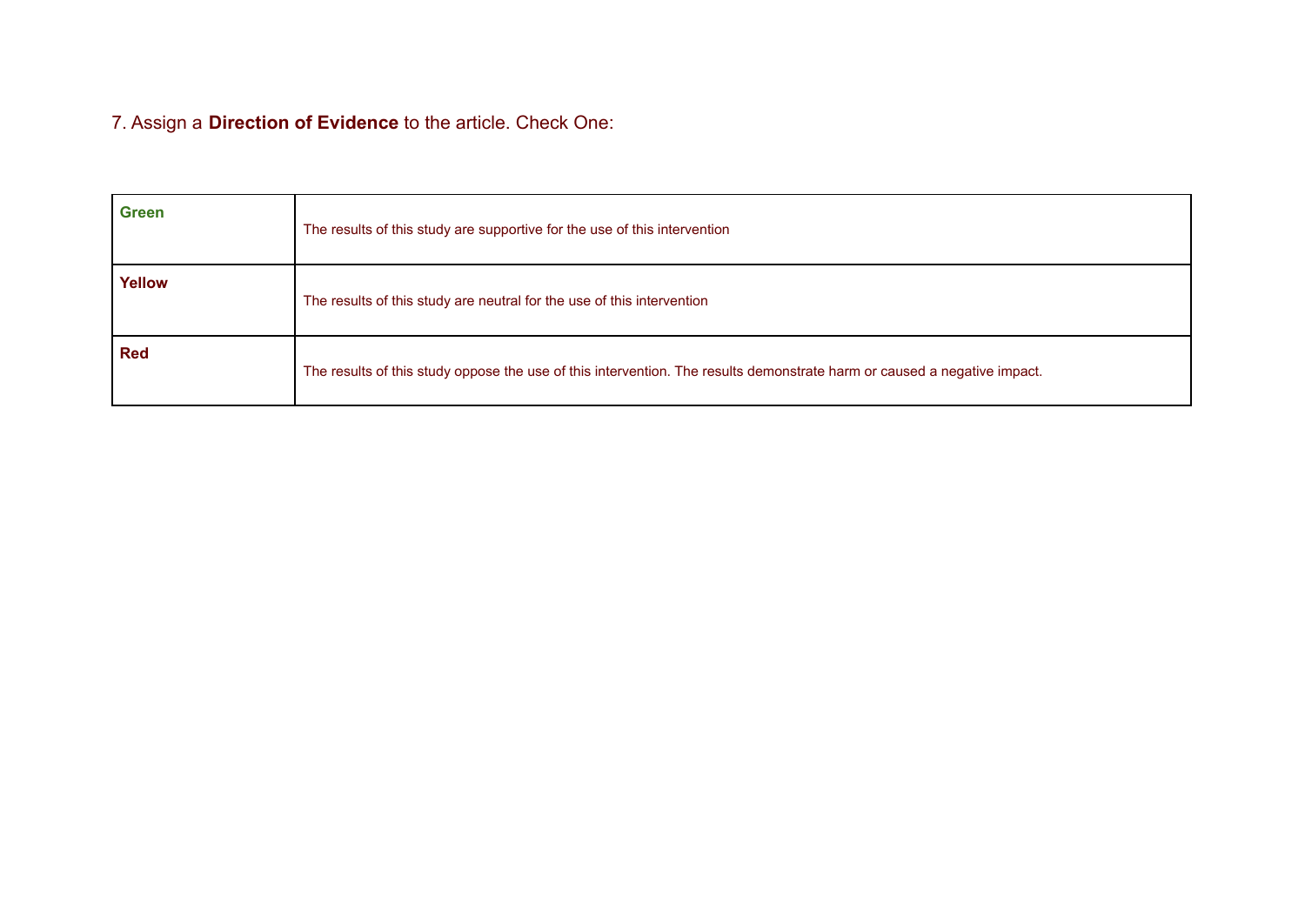#### **Efficacy and safety of intravenous fentanyl administered by ambulance personnel**

1. Article Summary Table:

**Article: (first author last name, year)**

**Friesgaard, K., et al. 2015.**

**P (# pooled subjects, characteristics)**

Pre-hospital medical charts from 2348 adults treated with intravenous fentanyl by ambulance personnel during a 6-month period were reviewed.

**I (intervention details)**

EMTs and PMs were allowed to administer a total of 2 lg/kg per transport, with each administration not exceeding 1 lg/kg and given with at least **5-min intervals.**

**C (comparison details)**

No direct comparison group as this is a retrospective chart review. The comparison is previous pain scale before analgesia vs after analgesia.

**O (outcome measures) Primary Outcome: Decrease in NRS Pain scale after analgesia.**

Secondary: proportion of patients with clinically meaningful reduction in pain intensity, defined as NRS ≥ 2, from before fentanyl administration **to hospital arrival.**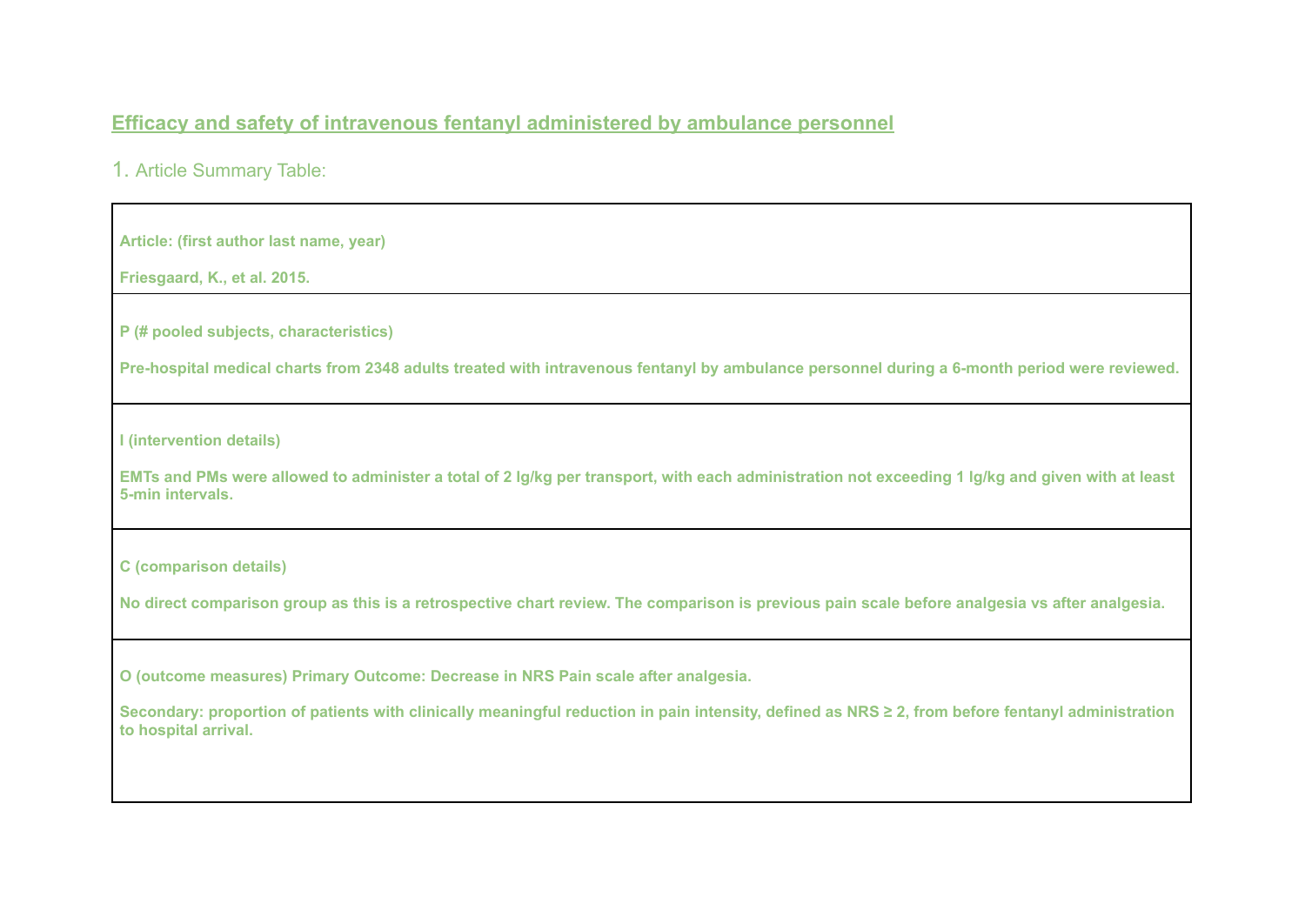# 2.Study design used?

| PROSPECTIVE STUDY (looking forward in time)                                  | <b>NO</b>                                   |
|------------------------------------------------------------------------------|---------------------------------------------|
| RETROSPECTIVE STUDY (looking back in time)                                   | <b>YES. Chart Review over last 6 months</b> |
| <b>HAS A CONTROL GROUP?</b><br>(study compares 2 or more groups of subjects) | No.                                         |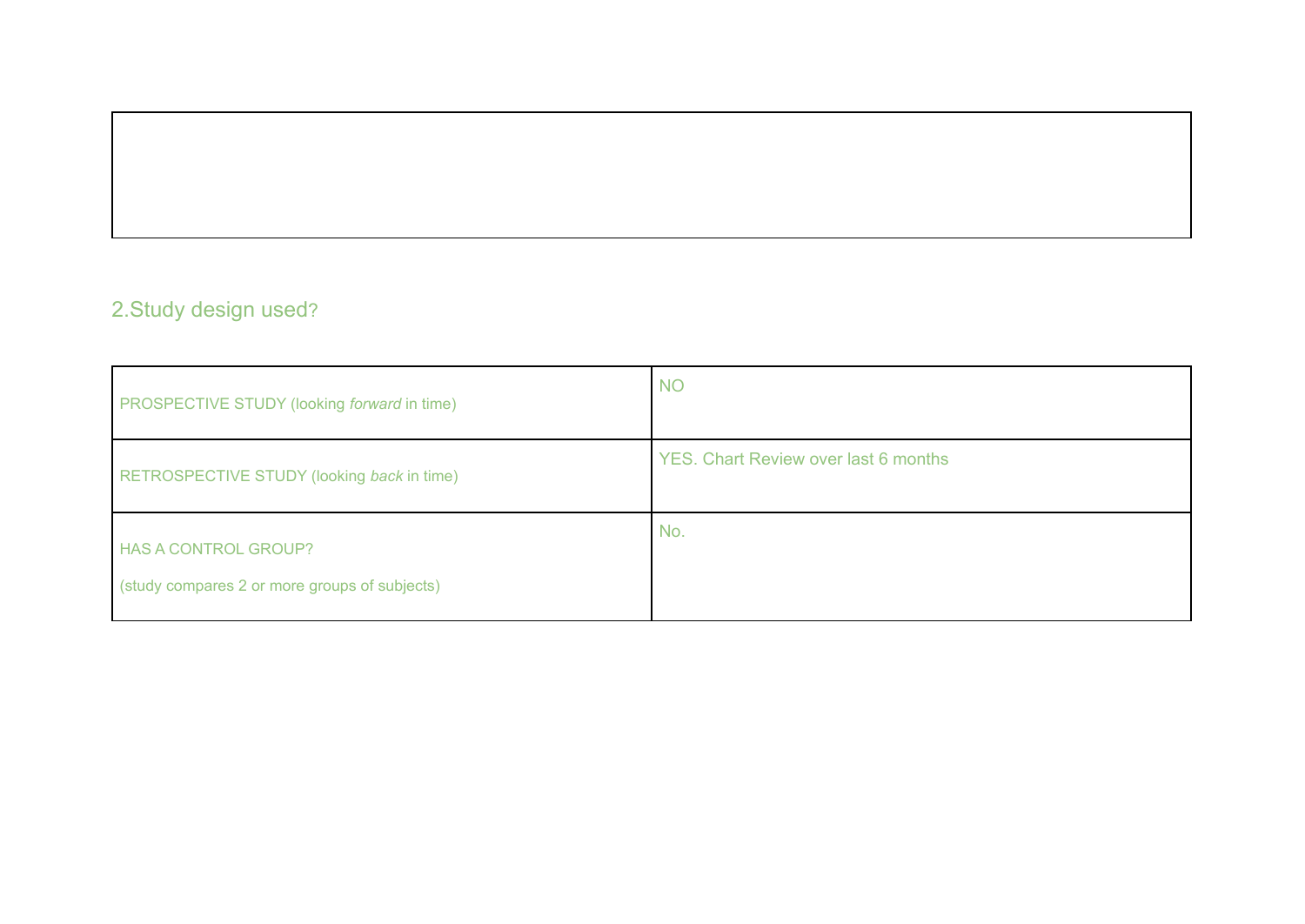3. Was the article *VALID*? Key questions for therapy articles:.

| <b>QUESTION:</b>                                                                                                              | <b>NOTES</b> |
|-------------------------------------------------------------------------------------------------------------------------------|--------------|
| 1. Were patients randomized?                                                                                                  | <b>No</b>    |
| 2. Were patients in the treatment & control groups similar?<br>(Look for a Table of Characteristics usually called "Table 1") | N/A          |

4. Outcomes & Results Table" Each outcome in the article's PICO should have results reported

| <b>OUTCOMES</b> (What the author was looking for) | <b>RESULTS</b> (What the author found, numbers/data)              |
|---------------------------------------------------|-------------------------------------------------------------------|
| Analgesia (Reduction in Pain Score)               | NRS Before Tx: 8<br>NRS After Tx: 4<br>NRS Reduction: (Average) 3 |
| NRS Reduction of >2                               | 79.3% of patients had over 2 point reduction in NRS.              |
|                                                   |                                                                   |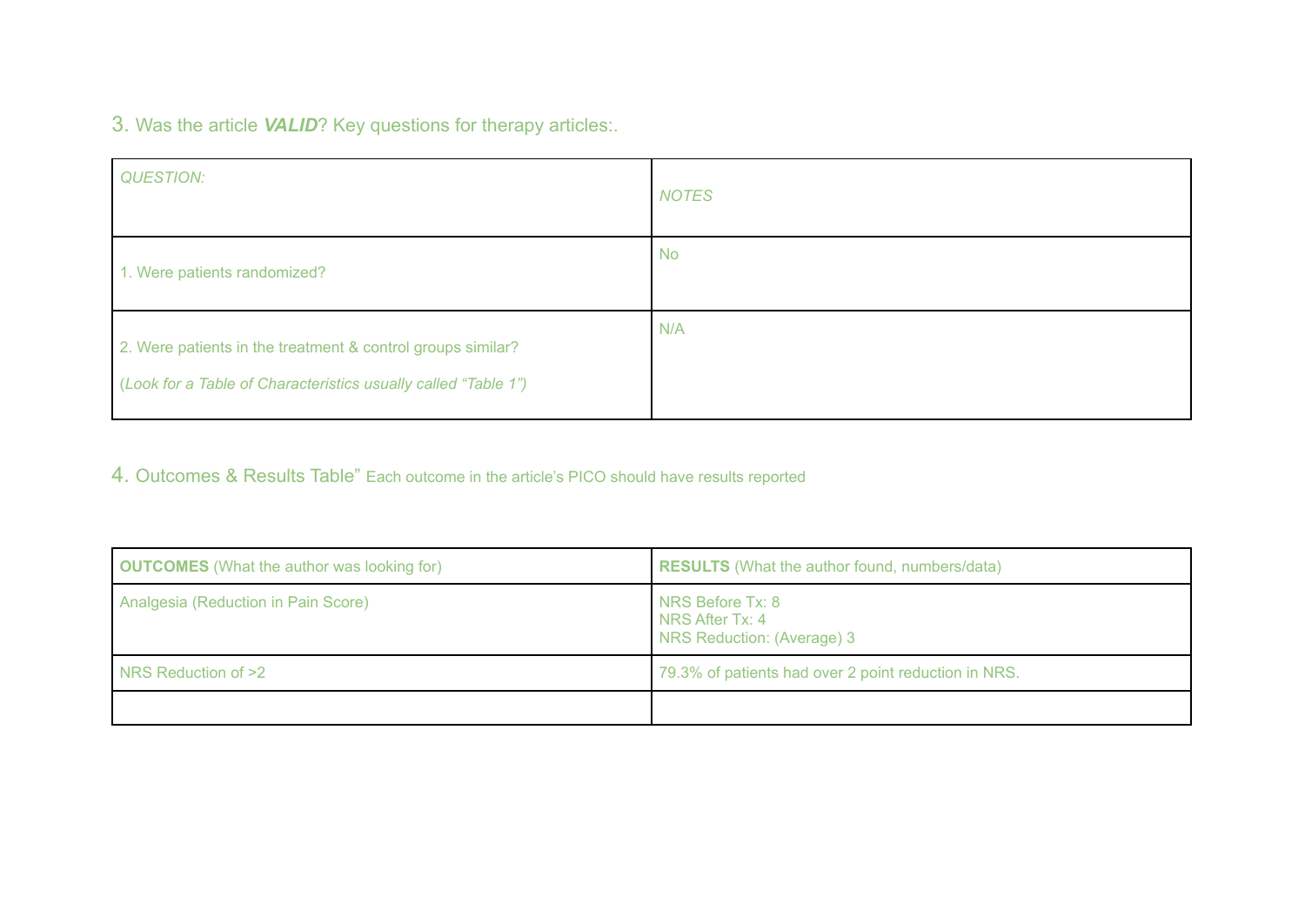# 5. Weaknesses & Strengths

| <b>STRENGTHS</b>                                         | <b>WEAKNESSES</b>                                                                                                                                                                                                                                                                                                                                        |
|----------------------------------------------------------|----------------------------------------------------------------------------------------------------------------------------------------------------------------------------------------------------------------------------------------------------------------------------------------------------------------------------------------------------------|
| Chart Review allows for lots of data to quickly be found | Undocumented Tx or demographics can skew generalizability.                                                                                                                                                                                                                                                                                               |
| Shorter and cheaper than RCT                             | Study lacked variables such as injury severity score or injury region that<br>would have otherwise been available from a trauma registry and allowed for<br>a more in-depth and complete analysis.                                                                                                                                                       |
| All patients received the same dose of fentanyl /kg      | Future research should focus on employing blinded, truly randomized<br>designs with in-depth collection of adverse event data encompassing a<br>greater number of prehospital systems to better generalize our results for<br>prehospital pain management.<br>Some patients may only have received one dose of fentanyl due to short<br>transport times. |

# 6. Assign a **Level of Evidence** to the article. Check One:

| <b>Level I</b>  | Evidence obtained from adequately powered properly designed randomized controlled trials (RCTs) on live human participants, or systematic<br>reviews or meta-analysis with only RCTs. No pilot studies are to be included here. |
|-----------------|---------------------------------------------------------------------------------------------------------------------------------------------------------------------------------------------------------------------------------|
| <b>Level II</b> | Evidence obtained from adequately powered non-randomized studies with a comparison group of live human participants, or systematic                                                                                              |